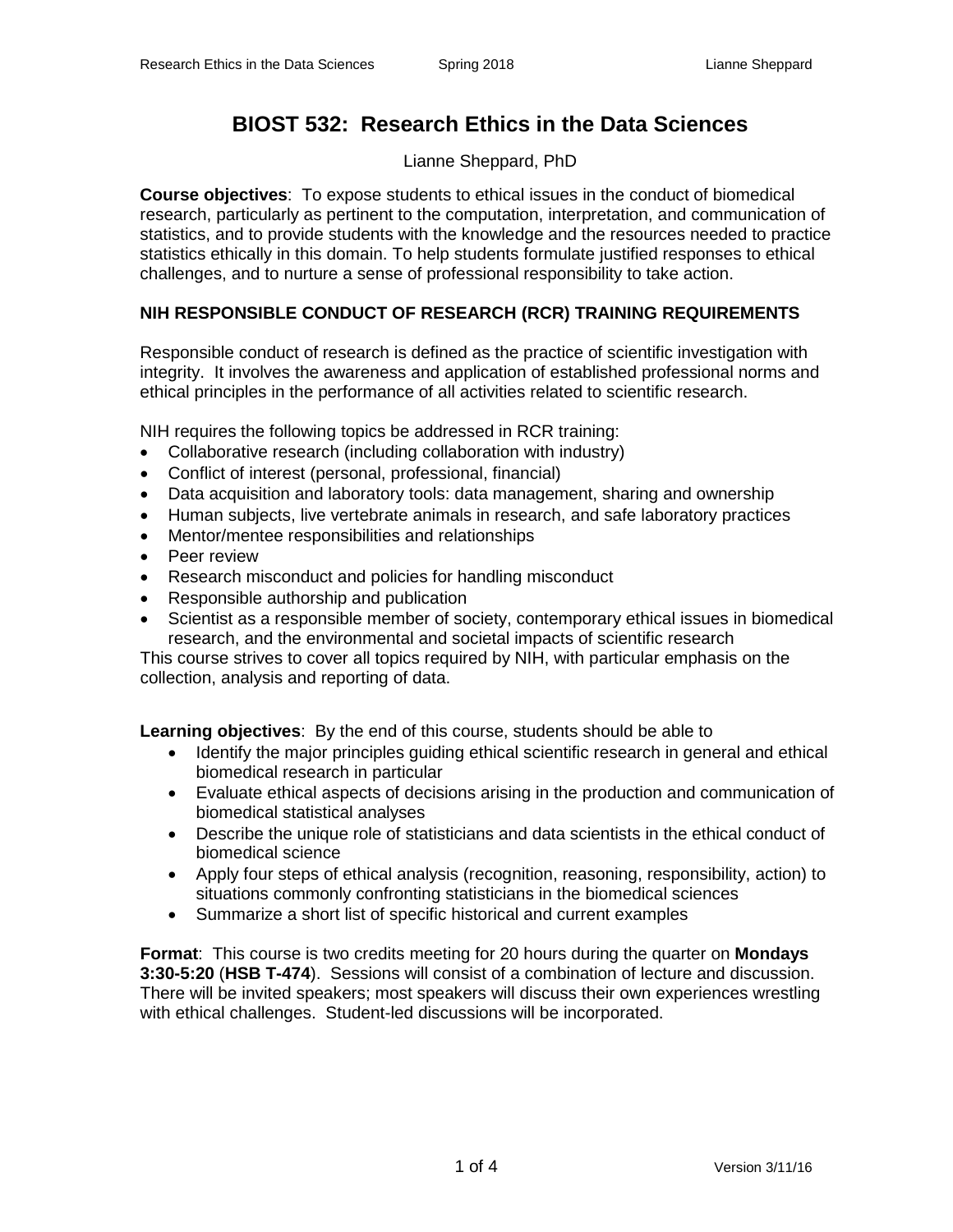### **CONTACT INFORMATION:**

Lianne Sheppard, PhD Office Hours: By appointment; Office: HSB F-672 or Roosevelt 203 Phone: (206)616-2722 E-mail: [sheppard@uw.edu](mailto:sheppard@uw.edu)

**CLASS WEB PAGE:** <https://canvas.uw.edu/courses/1203586>

**ADDITIONAL WEB RESOURCES – COMPANION BIOSTAT ETHICS WEBSITE:** In conjunction with the course, many additional materials have been assembled on the companion "biostat ethics" website: <http://courses.washington.edu/bethics/index.html>

**Multi-cultural Inclusion Commitment**: Diverse backgrounds, embodiments, and experiences are essential to the critical thinking endeavor at the heart of university education. Therefore, I expect our interactions in this course will respect the many social and cultural differences among us, which may include, but are not limited to: age, cultural background, disability, ethnicity, family status, gender identity and presentation, citizenship and immigration status, national origin, race, religious and political beliefs, sex, sexual orientation, socioeconomic status, and veteran status. Please talk with me right away if you experience disrespect in this class, and I will work to address it in an educational manner. UW students can also report incidents of bias or violations of UW policies for nondiscrimination using the Bias Reporting Tool available at: [http://www.washington.edu/bias/.](http://www.washington.edu/bias/)

**Academic Integrity Statement**: Students at the University of Washington (UW) are expected to maintain the highest standards of academic conduct, professional honesty, and personal integrity. The UW School of Public Health (SPH) is committed to upholding standards of academic integrity consistent with the academic and professional communities of which it is a part. Plagiarism, cheating, and other misconduct are serious violations of the University of Washington Student Conduct Code (WAC 478-120). We expect you to know and follow the university's policies on cheating and plagiarism, and the [SPH Academic](http://sph.washington.edu/students/academicintegrity/)  [Integrity Policy.](http://sph.washington.edu/students/academicintegrity/) Any suspected cases of academic misconduct will be handled according to University of Washington regulations. For more information, see the University of Washington [Community Standards and Student Conduct website.](http://www.washington.edu/cssc/)

**Access and Accommodations**: Your experience in this class is important to me. If you have already established accommodations with Disability Resources for Students (DRS), please communicate your approved accommodations to me at your earliest convenience so we can discuss your needs in this course.

If you have not yet established services through DRS, but have a temporary health condition or permanent disability that requires accommodations (conditions include but not limited to; mental health, attention-related, learning, vision, hearing, physical or health impacts), you are welcome to contact DRS at 206-543-8924 or [uwdrs@uw.edu](mailto:uwdrs@uw.edu) or [disability.uw.edu.](http://depts.washington.edu/uwdrs/) DRS offers resources and coordinates reasonable accommodations for students with disabilities and/or temporary health conditions. Reasonable accommodations are established through an interactive process between you, your instructor(s) and DRS. It is the policy and practice of the University of Washington to create inclusive and accessible learning environments consistent with federal and state law.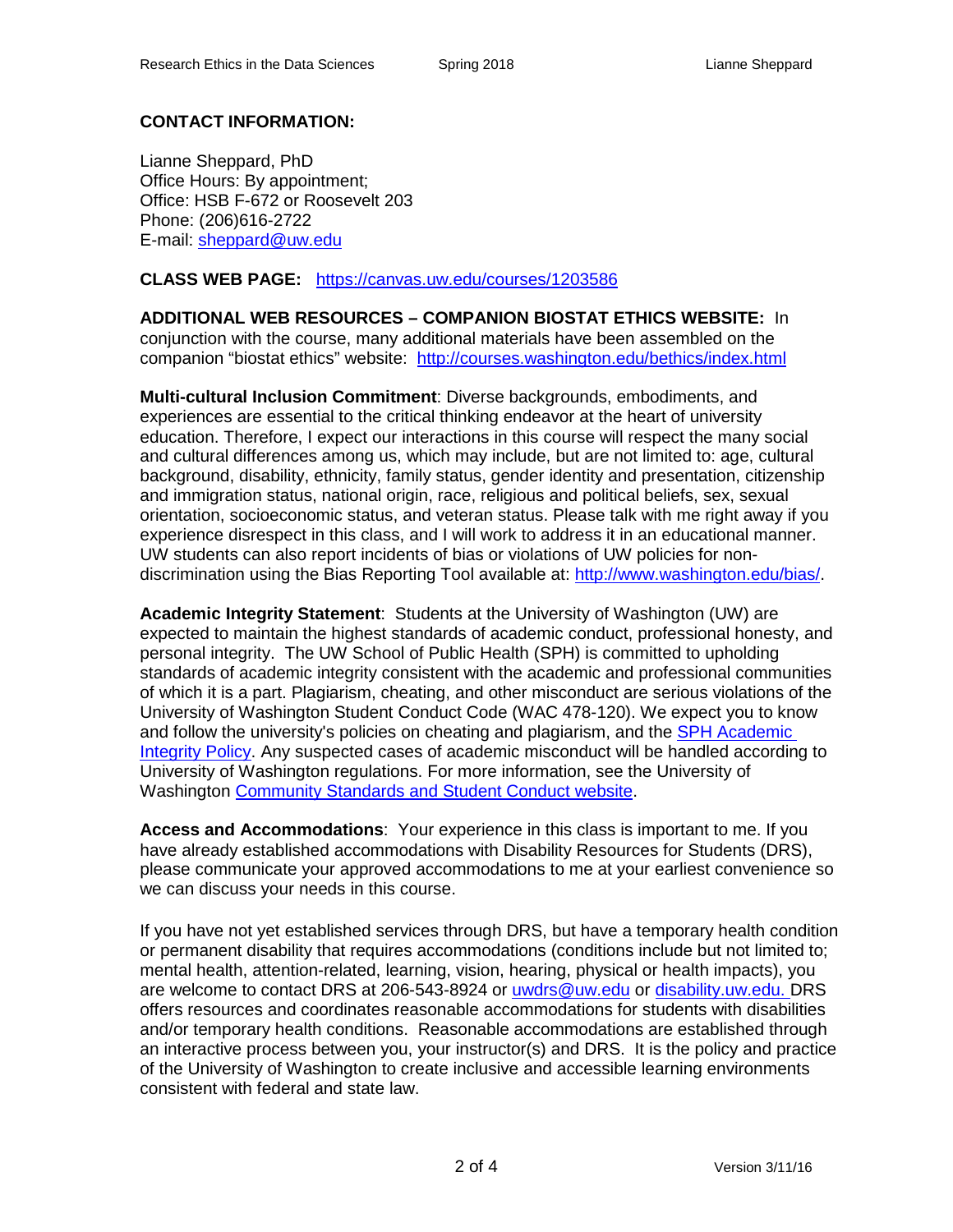#### **READINGS:**

**Required Readings:** These are listed by week on the class website in the modules section. The reading list may be updated as the quarter proceeds.

**Supplemental Readings:** There are many additional readings you could explore. See both optional readings linked from the reading assignments page and additional materials posted on the companion website. I recommend students look over all supplemental readings and selectively review some in detail.

#### **HOMEWORK:**

- **Readings**: These will be posted on the class canvas site, modules section. There are also many other related readings you can find in the files section and in the companion website.
- **Written reviews and online discussions**: See the canvas website for the schedule of due dates and for links to the assignments
- **Student-led discussions**: Students will choose a topic of interest to them and lead a discussion during class. This could include small group discussion time. Students are responsible for choosing class reading(s) for this topic, introducing the topic, and managing the class discussion. The goal of the student-led discussions is to increase the diversity and relevance to the students of the topics discussed by the class.
- **Analysis homework**: This will due in three phases. The first phase will focus on reading the reports for the study and the results as initially obtained, along with designing an analysis plan for replicating the published analysis. The second phase will be an attempt to replicate the published analysis from the 1970's. The third phase will be to use modern statistical tools to conduct a new analysis that should better addresses the study goals.
- **Final reflection**: Write a short reflection on the subject matter of the course and how that potentially relates to your work and education. Include examples from the course. This reflection is due during final exam week (June 4-8).

#### **GRADING:**

This is a Credit/No Credit course. Students are expected to:

- Complete the required readings
- Participate in class discussions every week
- Lead and actively contribute to the student-led discussions
- Hand in written assignments including
	- o Online discussions
	- o Peer reviews of two papers
	- o Data analysis
	- o Final reflection